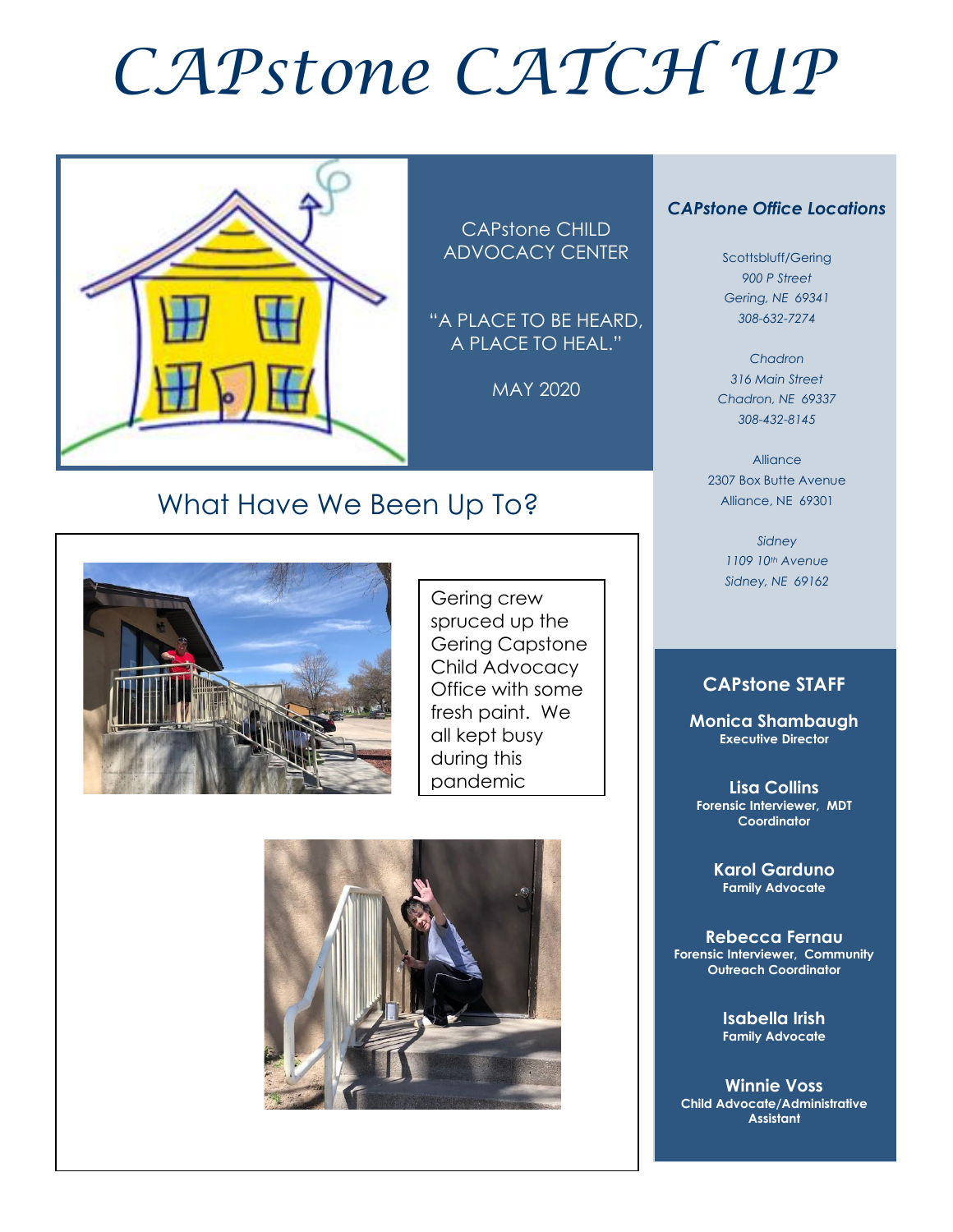

#### **CAPstone WISH LIST**

**For the Children** New Beanie Babies/stuffed animals New Blankets New Backpacks Journals McDonalds/Runza gift cards

#### **For the Facility**

Gift cards to Walmart/Target Individually wrapped snacks/juices

# **CAPstone Donors are Superheros**



RECENT MONETARY DONATIONS Kathy & Monica Shambaugh \$50.00

Will & Winnie Voss \$25.00

#### RECENT TANGIBLE DONATIONS Bob Hessler 120 Journals

Sandra Reddish 16 pks of mini journals

Leav Sar 15 Journals

# Do You Want to be a Part of Helping Children and Families??



CAPstone has openings for our Board of Directors. Must be willing to meet monthly either in person or via Zoom and participate in different fundraising and community events. If you have thought about being involved, or just have questions, email Monica Shambaugh at [director@capstonenebraska.com](mailto:director@capstonenebraska.com) or call CAPstone at 308-632-7274. Submit a letter of interest and your resume via email or in person at 900 P Street, Gering NE. We want YOU to be a part of our team.

CAPstone BOARD OF DIRECTORS 2020

SHARON WALKER Retired Social Worker

> **GEORGE SCHLOTHAUER** ESU #13

KAYLA IMUS Heritage Estates

LAURA BURGESS SBCO Attorney's office

KATHERINE BATT Department of Health and Human Services

> MANDY BRICE Dawes County

RACHEL DELLE Scottbluff Schools

JANE FLIESBACH Fliesbach Foundation

ADAM FRERICHS Cheyenne County Sheriff's **Office** 

JANELL GRANT Box Butte General Hospital

> TINA JAMES CS Precision

VICKY MORENO SBCO Attorney's office

DR. WILL PACKARD Retired

> JEFF PECK **Intralinks**

PAUL B. SCHAUB Cheyenne County Attorney's office

KATHY STOKEY Retired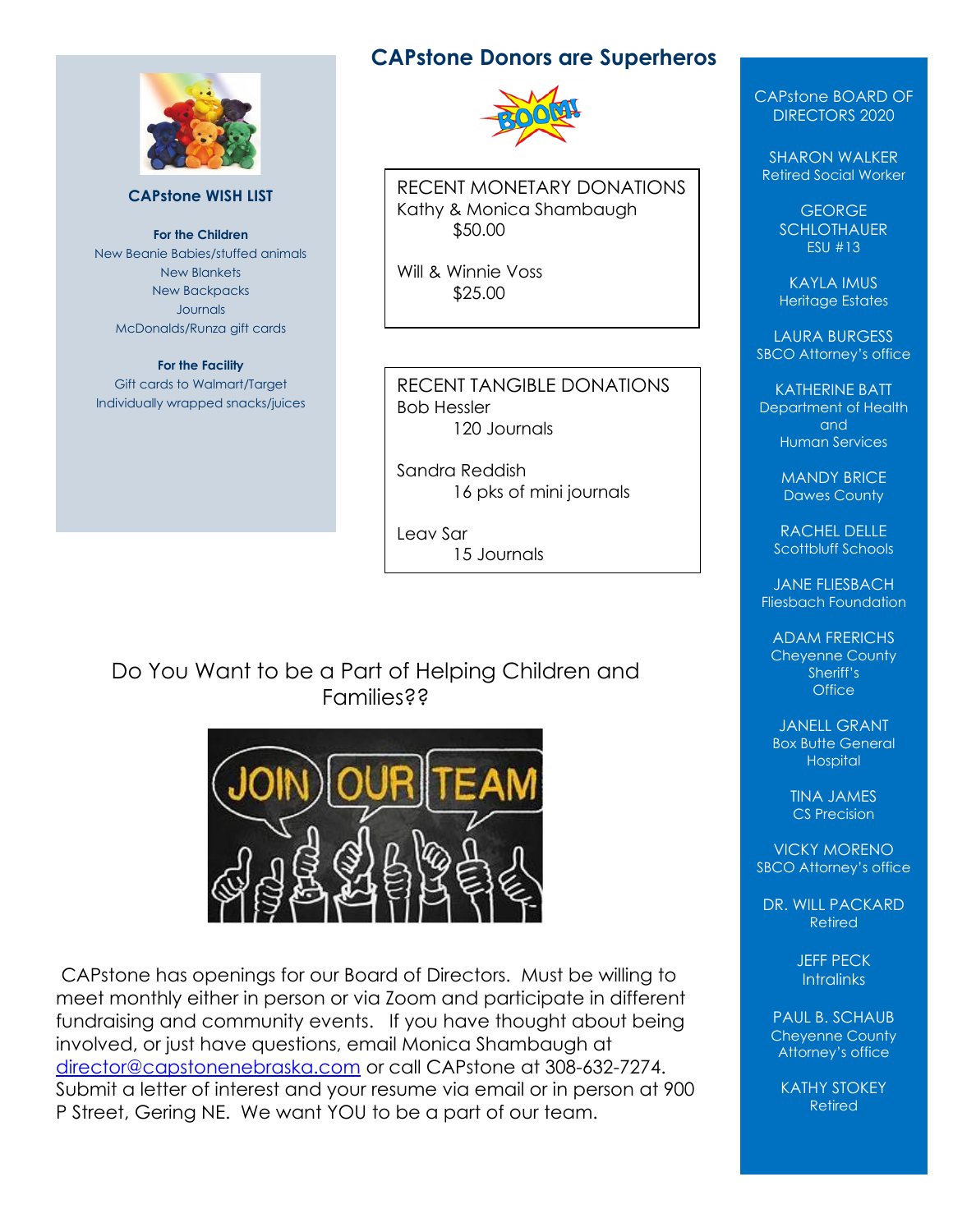#### *Website*

*[www.capstonenebraska.com](http://www.capstonenebraska.com/)*

#### *Email*

*[director@capstonenebraska.com](mailto:director@capstonenebraska.com)*

#### *Facebook*

*[https://www.facebook.com/CAPst](https://www.facebook.com/CAPstone-Child-Advocacy-Center-310733285741/) [one-Child-Advocacy-Center-](https://www.facebook.com/CAPstone-Child-Advocacy-Center-310733285741/)[310733285741/](https://www.facebook.com/CAPstone-Child-Advocacy-Center-310733285741/)*

#### **To report child abuse/neglect**

**Nebraska child abuse/neglect hotline**

**1-800-652-1999 or call your local Law Enforcement agency.**



### ATTENTION ATTENTION READ ALL ABOUT IT

If there is something you would like to see in our newletter or would like to add to our newsletter, such as a job opening or an event you are having, please let us know.

Email Rebecca at [outreach@capstonene](mailto:outreach@capstonenebraska.com) [braska.com](mailto:outreach@capstonenebraska.com) or call at 308-432-8145

# *Honoring a loved one*

Honor the memory of a loved one with a gift to help support CAPstone Child Advocacy Center in their quest to provide a safe and child-friendly environment for children to be heard, and start to heal. When you make a memorial gift in honor of someone who has touched your life, your taxdeductible donation will help a child start in the healing process. This donation can help provide a necessary medical exam, counseling for the child and/or non offending caregiver, or advocacy throughout the court process.

Your gift will also celebrate the life of your loved one by helping to support a child who is a victim of abuse or neglect to receive necessary services such as a Forensic Interview by a trained professional. It is a truly meaningful way to celebrate the life of someone you love.



#### *TRAININGS:*

**Unfortunately, all upcoming CAN 101 trainings have been cancelled due to the COVID-19 pandemic. We will reschedule our community trainings when it has been deemed clear and safe to do so by Panhandle Public Health District. If you are interested in hosting a CAN 101(child abuse and neglect) training please contact us here at CAPstone. There is no charge to host the training. Training will cover types of abuse and neglect, what to look for, how to report, what to report, and what will happen when you report.** 

# **Remember we are all MANDATORY REPORTERS**

**If interested email [outreach@capstonenebraska.](mailto:outreach@capstonenebraska.com) [com](mailto:outreach@capstonenebraska.com) or call CAPstone at 308- 632-7274**

**CHILD ABUSE AND NEGLECT**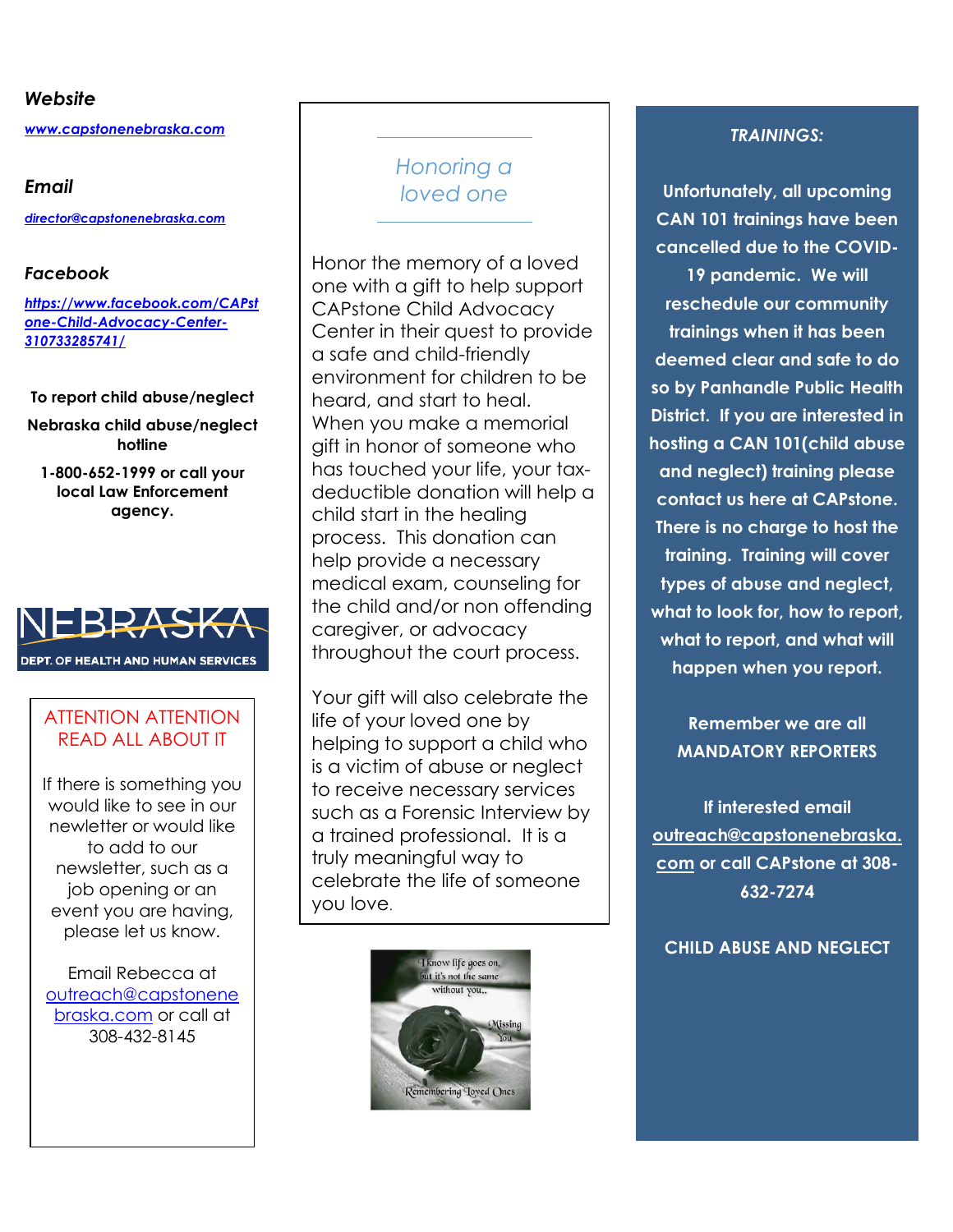# Spotlight on Rebecca Fernau

I was born and raised in the Scottsbluff/Gering area and graduated from Gering High School. In 2002 my husband's job moved us to Chadron. At this time it was myself, my husband Scott, and our oldest son Jared. Our Son Joshua was born just a few short months later. Later that year, we also took in our niece and nephew, Adelia and Osvaldo, into our home from a foster home, and eventually adopted them approximately 5 years later. There were a few interesting years between then and now as we had 4 children ages 3 and under to take care of, but we managed.

During Osvaldo and Adelia's time with us in foster care, we learned a lot about the child welfare system, and I found something that I was truly passionate about. This is when I decided to take the leap and go to college, to get my degree in Social Work. Throughout my college years, I learned everything I could about children and families and the child welfare system. I graduated from Chadron State College with a Bachelor's degree in Social Work in 2011. I accepted a job with The Department of Health and Human Services, in the Chadron office, right after graduation as a Children and Families Services Specialist.

I was excited when CAPstone Child Advocacy Center announced they would be opening a new position in Chadron for a forensic interviewer and community outreach coordinator. In 2015, I started my new career at CAPstone. I was thrilled to work with a great group of people and some that I would consider experts in the field.

My family is my biggest support system and they truly get me through the rough as well as good days. Jared, Ozzy and Adelia graduated from high school and are moving on to higher education or working full time. Joshua will be senior in high school this next year, and keeps us very busy with activities. Orlando is my youngest nephew, and he recently joined our home at the age of 15. He is now 16 and keeps us all smiling. They all put up with my crazy schedule sometimes and cheer me up when it has been a trying day.

Being a Forensic Interviewer is truly my passion. I feel like I can give these children I interview an opportunity to share their experiences, and I can be that person there to help them start to feel safe and heal. As the Community Outreach Coordinator I have had the opportunity to meet many people in the community, share with them who we are at CAPstone, and what we do, as well as provide trainings about abuse/neglect. I consider myself very fortunate to have the many opportunities I do here at CAPstone Child Advocacy Center.

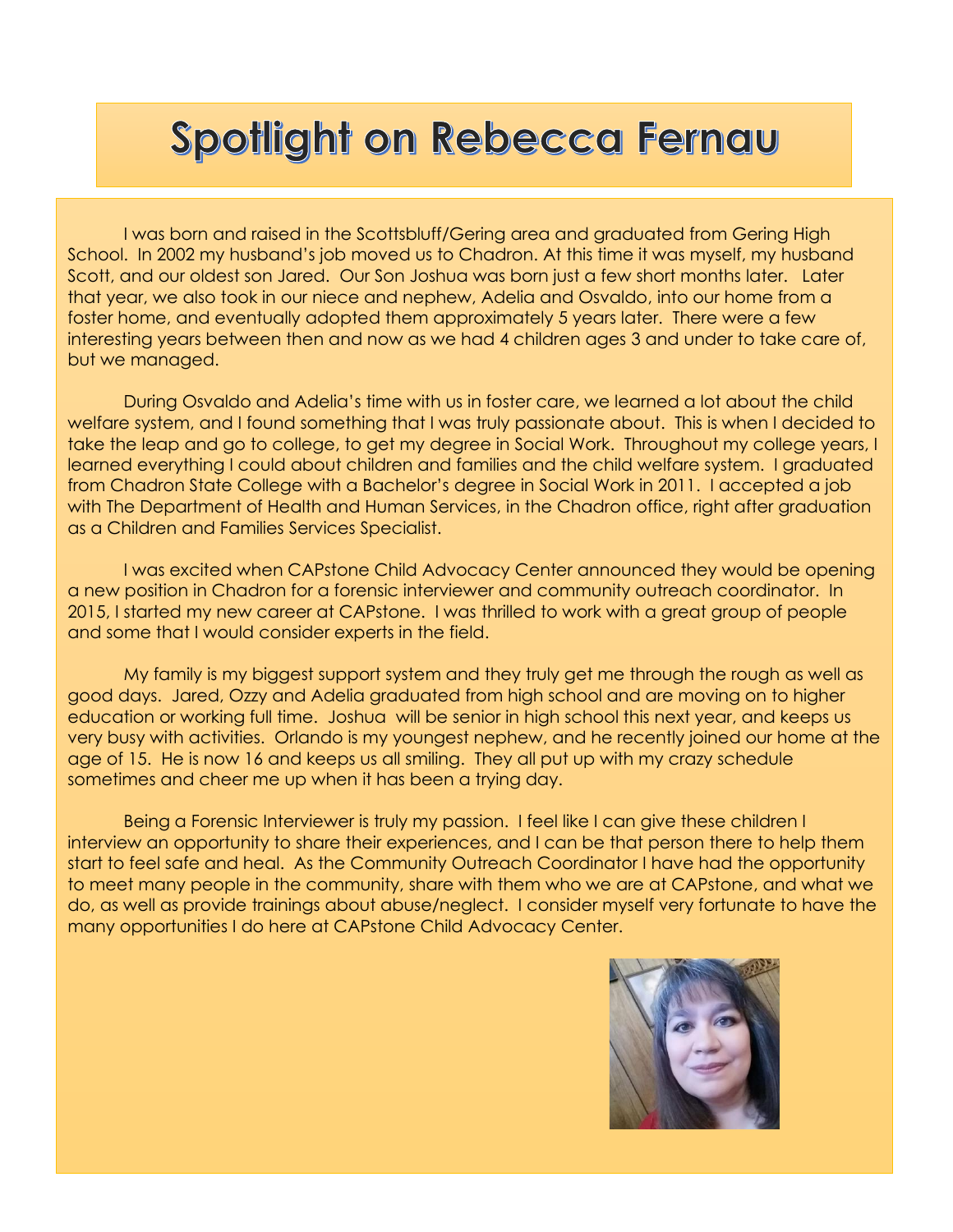# A General Safety Plan

There are a lot of different safety plans on the internet that can quickly be found by typing those words into the google search bar. With all of those options how do you know which safety plan will work? Are you looking for one for a child, for an adult, for a family? There are a lot of choices for safety plan templates but it is hard to find one that is a general form, one that can be used for different ages of people and different reasons.

At CAPstone we thought we would put this safety plan in our newsletter to show a more general form. We wanted to find a safety plan that can fit a variety of people and a variety of safety concerns, a template that members of our communities could print out and personalize. This form was found at the website below, where the author goes into more detail about what she would ask someone when filling out the form, although the examples for answers are not the only selections that could be chosen:

http://socialworktech.com/2017/05/16/safety-plan/?v=f24485ae434a

|                                                                                     | 's Safety Plan Today's Date:                                        |                                                                               |
|-------------------------------------------------------------------------------------|---------------------------------------------------------------------|-------------------------------------------------------------------------------|
| Step 1: Warning Signs of a Crisis                                                   |                                                                     | Step 2: Activities I Can Do By Myself to Try<br>to Take my Mind off of Things |
|                                                                                     |                                                                     |                                                                               |
| 2.                                                                                  | <b>Step 5: Ways That Supportive People</b><br>Can Help Me Stay Safe | 2.                                                                            |
|                                                                                     | ۱.                                                                  |                                                                               |
| 3.                                                                                  | 2.                                                                  |                                                                               |
|                                                                                     |                                                                     |                                                                               |
|                                                                                     | Step 6: I Can Call These Very                                       | Step 3: Taking My Mind off of Things<br>PEOPLE I CAN GO TO:                   |
| Step 4: People I Can Call for Help                                                  | <b>Important Phone Numbers</b>                                      | Relationship:                                                                 |
|                                                                                     |                                                                     | Phone#:                                                                       |
| Relationship:<br>Phone#:                                                            |                                                                     | 2.                                                                            |
| 2.                                                                                  |                                                                     | Relationship:                                                                 |
| Relationship:                                                                       | <b>I Have Great Strengths</b>                                       | Phone#:                                                                       |
| Phone#:                                                                             | To Help Me Get By                                                   | 3.<br>Relationship:                                                           |
| 3.                                                                                  | 2.                                                                  | Phone#:                                                                       |
| Relationship:                                                                       | 3.                                                                  | PLACES I CAN GO TO:                                                           |
| Phone#:                                                                             |                                                                     |                                                                               |
| Safety Plan   Adapted from an original work by Barbara Stanley and Gregory K. Brown |                                                                     |                                                                               |

This work is licensed under a Creative Commons Attribution-NonCommercial-NoDerivs 3.0 Unported License.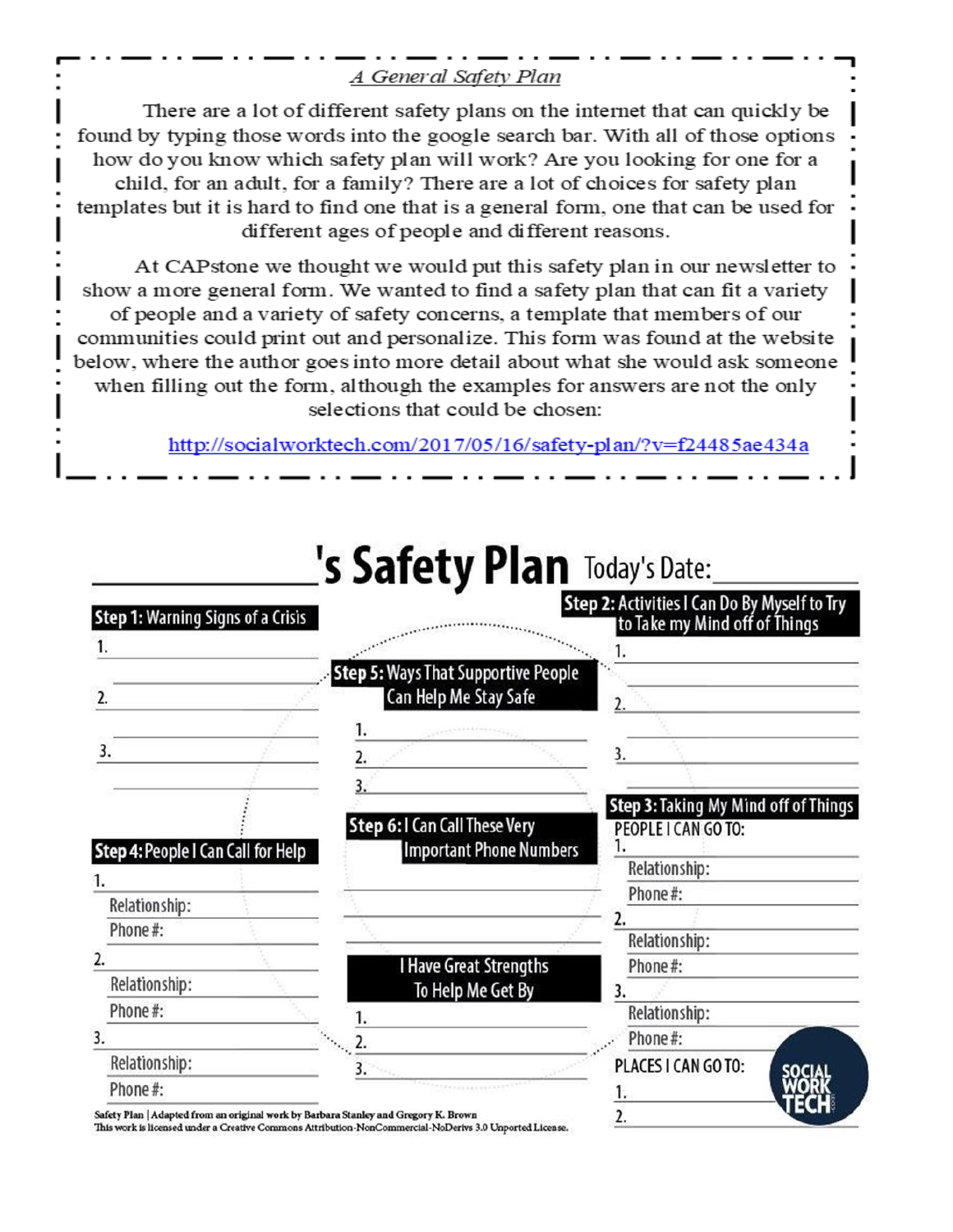#### Breast cancer prevention: How to reduce your risk Article via Mayo Health for Women's Health

Breast cancer prevention starts with healthy habits — such as limiting alcohol and staying active. Understand how to reduce your breast cancer risk.

If you're concerned about developing breast cancer, you might be wondering if there are steps you can take to help prevent it. Some risk factors, such as family history, can't be changed. However, there are lifestyle changes you can make to lower your risk.

What can I do to reduce my risk of breast cancer?

Research shows that lifestyle changes can decrease the risk of breast cancer, even in women at high risk. To lower your risk:

· Limit alcohol. The more alcohol you drink, the greater your risk of developing breast cancer. The general recommendation — based on research on the effect of alcohol on breast cancer risk — is to limit yourself to less than one drink a day, as even small amounts increase risk.

· Don't smoke. Evidence suggests a link between smoking and breast cancer risk, particularly in premenopausal women.

· Control your weight. Being overweight or obese increases the risk of breast cancer. This is especially true if obesity occurs later in life, particularly after menopause.

· Be physically active. Physical activity can help you maintain a healthy weight, which helps prevent breast cancer. Most healthy adults should aim for at least 150 minutes a week of moderate aerobic activity or 75 minutes of vigorous aerobic activity weekly, plus strength training at least twice a week.

· Breast-feed. Breast-feeding might play a role in breast cancer prevention. The longer you breastfeed, the greater the protective effect.

· Limit dose and duration of hormone therapy. Combination hormone therapy for more than three to five years increases the risk of breast cancer. If you're taking hormone therapy for menopausal symptoms, ask your doctor about other options. You might be able to manage your symptoms with nonhormonal therapies and medications. If you decide that the benefits of short-term hormone therapy outweigh the risks, use the lowest dose that works for you and continue to have your doctor monitor the length of time you're taking hormones.

· Avoid exposure to radiation and environmental pollution. Medical-imaging methods, such as computerized tomography, use high doses of radiation. While more studies are needed, some research suggests a link between breast cancer and cumulative exposure to radiation over your lifetime. Reduce your exposure by having such tests only when absolutely necessary.

Can a healthy diet prevent breast cancer?

Eating a healthy diet might decrease your risk of some types of cancer, as well as diabetes, heart disease and stroke. For example, women who eat a Mediterranean diet supplemented with extravirgin olive oil and mixed nuts might have a reduced risk of breast cancer. The Mediterranean diet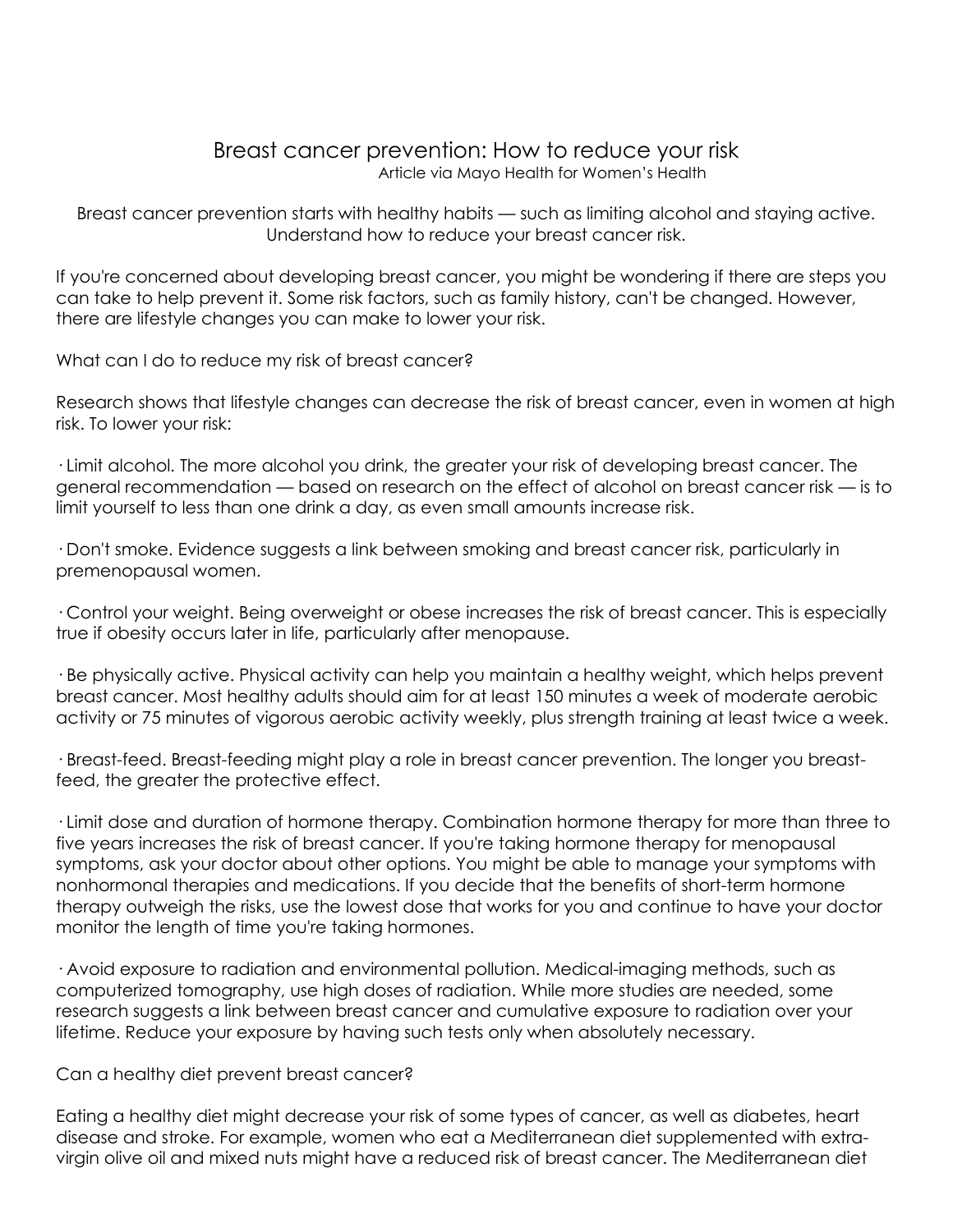focuses mostly on plant-based foods, such as fruits and vegetables, whole grains, legumes, and nuts. People who follow the Mediterranean diet choose healthy fats, such as olive oil, over butter and eat fish instead of red meat.

Maintaining a healthy weight also is a key factor in breast cancer prevention.

Is there a link between birth control pills and breast cancer?

There's some evidence that hormonal contraception, which includes birth control pills and IUDs that release hormones, increases the risk of breast cancer. But the risk is considered very small, and it decreases after you stop using hormonal contraceptives.

A recent study that showed an association between hormonal contraceptive use and breast cancer determined one additional breast cancer could be expected for every 7,690 women who use hormonal contraception for at least one year.

Discuss your contraceptive options with your doctor. Also consider the benefits of hormonal contraception, such as controlling menstrual bleeding, preventing an unwanted pregnancy, and reducing the risk of other cancers, including endometrial cancer and ovarian cancer.

#### What else can I do?

Be vigilant about breast cancer detection. If you notice any changes in your breasts, such as a new lump or skin changes, consult your doctor. Also, ask your doctor when to begin mammograms and other screenings based on your personal history.